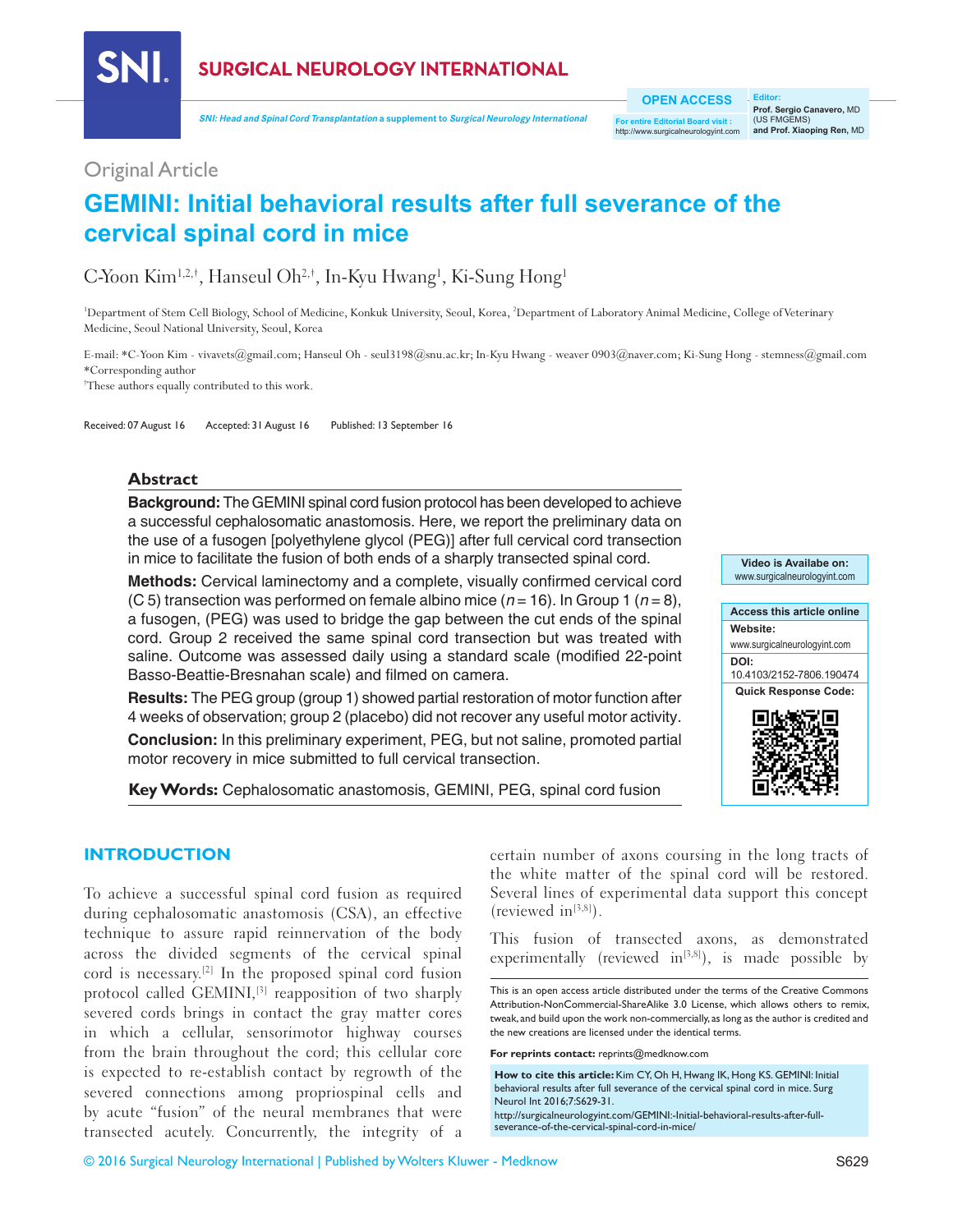exploiting fusogens, such as polyethylene glycol (PEG) or chitosan, i.e., substances that restore the integrity of acutely transected nerve fibers, with maximum benefit observed when applied locally to the point of transection rather than when administered parenterally (reviewed  $in^{{[2,8]}}$ ).

We recently reported the effects of PEG applied to the severed cervical cord with initial recovery of motor evoked potentials at 1 hour in rats.<sup>[5]</sup> Here, we report on the recovery of motor function after full cervical section in mice at 4 weeks.

#### **MATERIALS AND METHODS**

The experiment was carried out in accordance with the Animal Ethics Committees guidelines and was approved by the Institutional Animal Care and Use Committee of Konkuk University (Seoul, South Korea).

#### **Surgery**

Female albino (ICR: Imprinting control region) mice  $(25~30~g, n = 16)$  were anesthetized using zoletil and xylazine (3:1 ratio, 1 ml/kg). Cervical laminectomy was performed, and the muscles overlying the vertebral column reflected exposing C4‑6 laminae and spinous processes; the C5 spinous process was carefully removed. After gently raising the cervical cord with a hook that atraumatically coursed all around the cord, severance was performed with surgical sharp blades #11 in two passes to visually confirm transection. PEG (PEG MW 400, Sigma-Aldrich, USA) (Group 1,  $n = 8$ ) or phosphate buffered saline (PBS) (Group 2,  $n = 8$ ) were applied to the cut area.

The muscle and fascia were sutured and the skin closed. Dextrose 5% solution (20 ml/kg) was administered daily via intraperitoneal injection. After consciousness was regained, breathing and heart rate were maintained autonomously, and body temperature was maintained at a constant level (27–29°C) in an incubator. To prevent dehydration, normal saline solution was provided with total parenteral nutrition (TPN, Chong Kun Dang, Korea) through the tail vein and abdominal cavity 4 times a day.

#### **Functional assessment**

The modified 22‑point Basso‑Beattie‑Bresnahan (mBBB) Locomotor Rating Scale,<sup>[7]</sup> a commonly used scale that evaluates the recovery of sensorimotor function after spinal cord injury in rats, was used to assess locomotor recovery in an open field; i.e., when rats are left to themselves to move and feed in an enclosed but spacious pen  $(0 =$  paralysis,  $21 =$  normal; all scores above 5 signify some useful voluntary action). Two independent, but not blinded observers, were used to evaluate the spinal cord sensory motor function of the animals after cord transection. Before testing, the animals' bladders were expressed because spontaneous bladder contraction often accompanies hind-limb activity. The mice were placed in an open field and were observed for 5 min. Functional recovery was analyzed by measuring the mBBB score once every 3 days.

#### **RESULTS**

#### **Functional recovery**

After 24 hours, very slight movements of the forelimbs were observed in all 8 treated animals [Figure 1]. In the control group, at the 2‑week endpoint, all 8 mice had died, with no meaningful functional recovery (mBBB of forelimbs and hindlimbs: 2 to 4). In the PEG treated group, 3 animals died within 2 weeks, whereas the remaining  $(n = 5)$  animals showed considerable physiological improvement with the provision of TPN and saline solution during the study time. Recovery of motor function was observed in forelimbs and hindlimbs (average mBBB score: 8 and 5 points, respectively) by the end of week 4. In addition, on week 3, the intake of a small amount of food and defecation were possible, which suggests functional recovery of the nervous plexuses regulating the digestive system (versus thinning and blanching of the intestines in the controls).



Figure 1: Modified Basso, Beattie, and Bresnahan (mBBB) scores for the forelimb and hindlimb in PEG-treated animals and controls